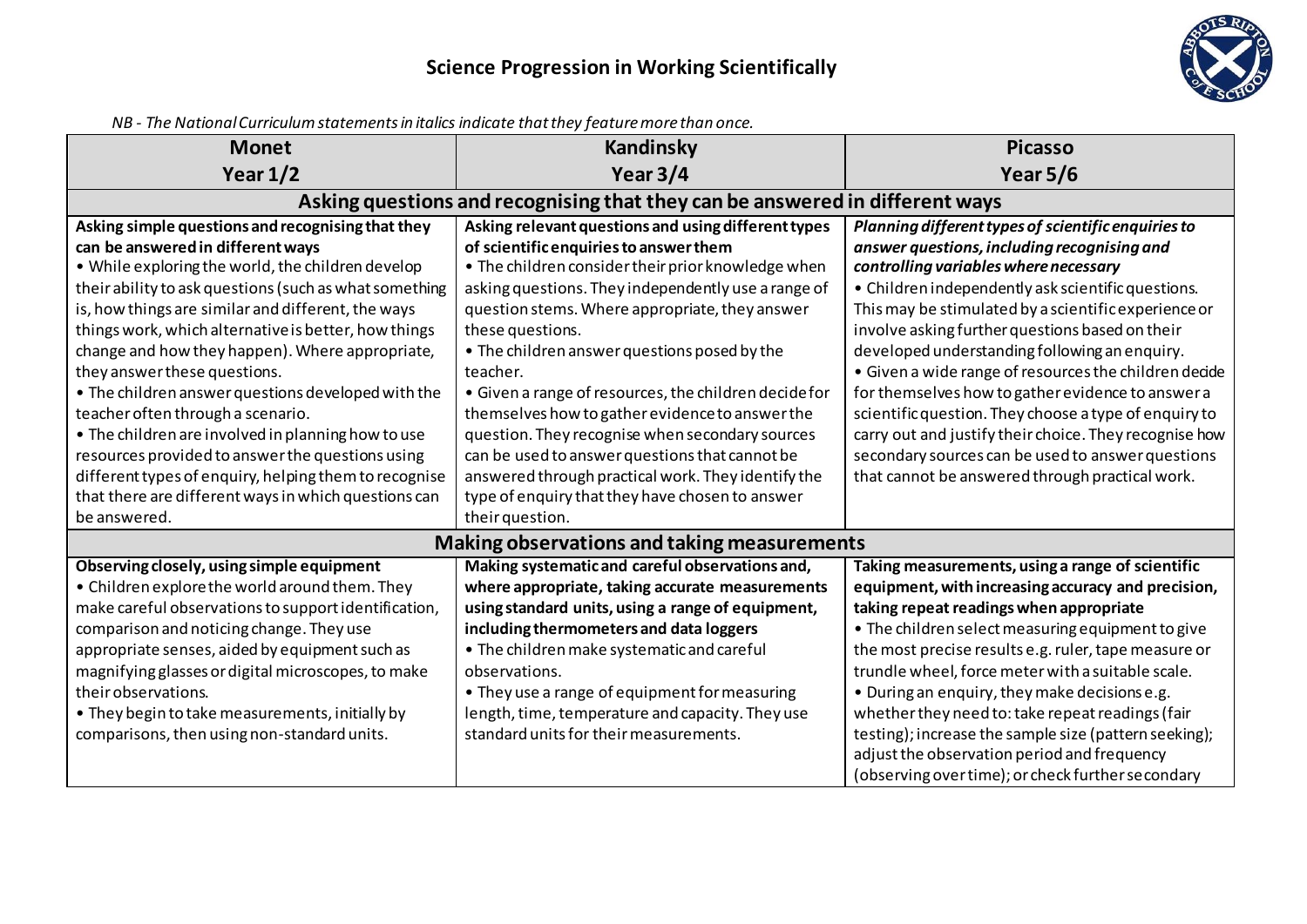

|                                                                                                                                                                                                                                                                                                                                                                                                                                                                                                                                                                                                                                                                                                |                                                                                                                                                                                                                                                                                                                                                                                                                                                                                                                                                                                                                                                                                                                                                                     | sources (researching); in order to get accurate data<br>(closer to the true value).                                                                                                                                                                                                                                                                                                                                                                                                            |  |  |
|------------------------------------------------------------------------------------------------------------------------------------------------------------------------------------------------------------------------------------------------------------------------------------------------------------------------------------------------------------------------------------------------------------------------------------------------------------------------------------------------------------------------------------------------------------------------------------------------------------------------------------------------------------------------------------------------|---------------------------------------------------------------------------------------------------------------------------------------------------------------------------------------------------------------------------------------------------------------------------------------------------------------------------------------------------------------------------------------------------------------------------------------------------------------------------------------------------------------------------------------------------------------------------------------------------------------------------------------------------------------------------------------------------------------------------------------------------------------------|------------------------------------------------------------------------------------------------------------------------------------------------------------------------------------------------------------------------------------------------------------------------------------------------------------------------------------------------------------------------------------------------------------------------------------------------------------------------------------------------|--|--|
| Engaging in practical enquiry to answer questions                                                                                                                                                                                                                                                                                                                                                                                                                                                                                                                                                                                                                                              |                                                                                                                                                                                                                                                                                                                                                                                                                                                                                                                                                                                                                                                                                                                                                                     |                                                                                                                                                                                                                                                                                                                                                                                                                                                                                                |  |  |
| Performing simple tests<br>• The children use practical resources provided to<br>gather evidence to answer questions generated by<br>themselves or the teacher. They carry out: tests to<br>classify; comparative tests; pattern seeking enquiries;<br>and make observations over time.<br>Identifying and classifying<br>• Children use their observations and testing to<br>compare objects, materials and living things. They<br>sort and group these things, identifying their own<br>criteria for sorting.<br>• They use simple secondary sources (such as<br>identification sheets) to name living things. They<br>describe the characteristics they used to identify a<br>living thing. | Setting up simple practical enquiries, comparative<br>and fair tests<br>• The children select from a range of practical<br>resources to gather evidence to answer questions<br>generated by themselves or the teacher.<br>. They follow their plan to carry out: observations<br>and tests to classify; comparative and simple fair<br>tests; observation.<br><b>Explanatory note</b><br>A comparative test is performed by changing a<br>variable that is qualitative e.g. the type of material,<br>shape of the parachute. This leads to a ranked<br>outcome.<br>A fair test is performed by changing a variable that is<br>quantitative e.g. the thickness of the material or the<br>area of the canopy. This leads to establishing a<br>causative relationship. | Planning different types of scientific enquiries to<br>answer questions, including recognising and<br>controlling variables where necessary<br>• The children select from a range of practical<br>resources to gather evidence to answer their<br>questions. They carry out fair tests, recognising and<br>controlling variables. They decide what observations<br>or measurements to make over time and for how<br>long. They look for patterns and relationships using a<br>suitable sample. |  |  |
| Recording and presenting evidence                                                                                                                                                                                                                                                                                                                                                                                                                                                                                                                                                                                                                                                              |                                                                                                                                                                                                                                                                                                                                                                                                                                                                                                                                                                                                                                                                                                                                                                     |                                                                                                                                                                                                                                                                                                                                                                                                                                                                                                |  |  |
| Gathering and recording data to help in answering<br>questions<br>• The children record their observations e.g. using<br>photographs, videos, drawings, labelled diagrams or<br>in writing.<br>. They record their measurements e.g. using<br>prepared tables, pictograms, tally charts and block<br>graphs.                                                                                                                                                                                                                                                                                                                                                                                   | Gathering, recording, classifying and presenting<br>data in a variety of ways to help in answering<br>questions<br>Recording findings using simple scientific language,<br>drawings, labelled diagrams, keys, bar charts, and<br>tables<br>• The children sometimes decide how to record and<br>present evidence. They record their observation e.g.                                                                                                                                                                                                                                                                                                                                                                                                                | Recording data and results of increasing complexity<br>using scientific diagrams and labels, classification<br>keys, tables, scatter graphs, bar and line graphs<br>• The children decide how to record and present<br>evidence. They record observations e.g. using<br>annotated photographs, videos, labelled diagrams,<br>observational drawings, labelled scientific diagrams<br>or writing. They record measurements e.g. using                                                           |  |  |
| • They classify using simple prepared tables and<br>sorting rings.                                                                                                                                                                                                                                                                                                                                                                                                                                                                                                                                                                                                                             | using photographs, videos, pictures, labelled<br>diagrams or writing. They record their measurements                                                                                                                                                                                                                                                                                                                                                                                                                                                                                                                                                                                                                                                                | tables, tally charts, bar charts, line graphs and scatter<br>graphs. They record classifications e.g. using tables,                                                                                                                                                                                                                                                                                                                                                                            |  |  |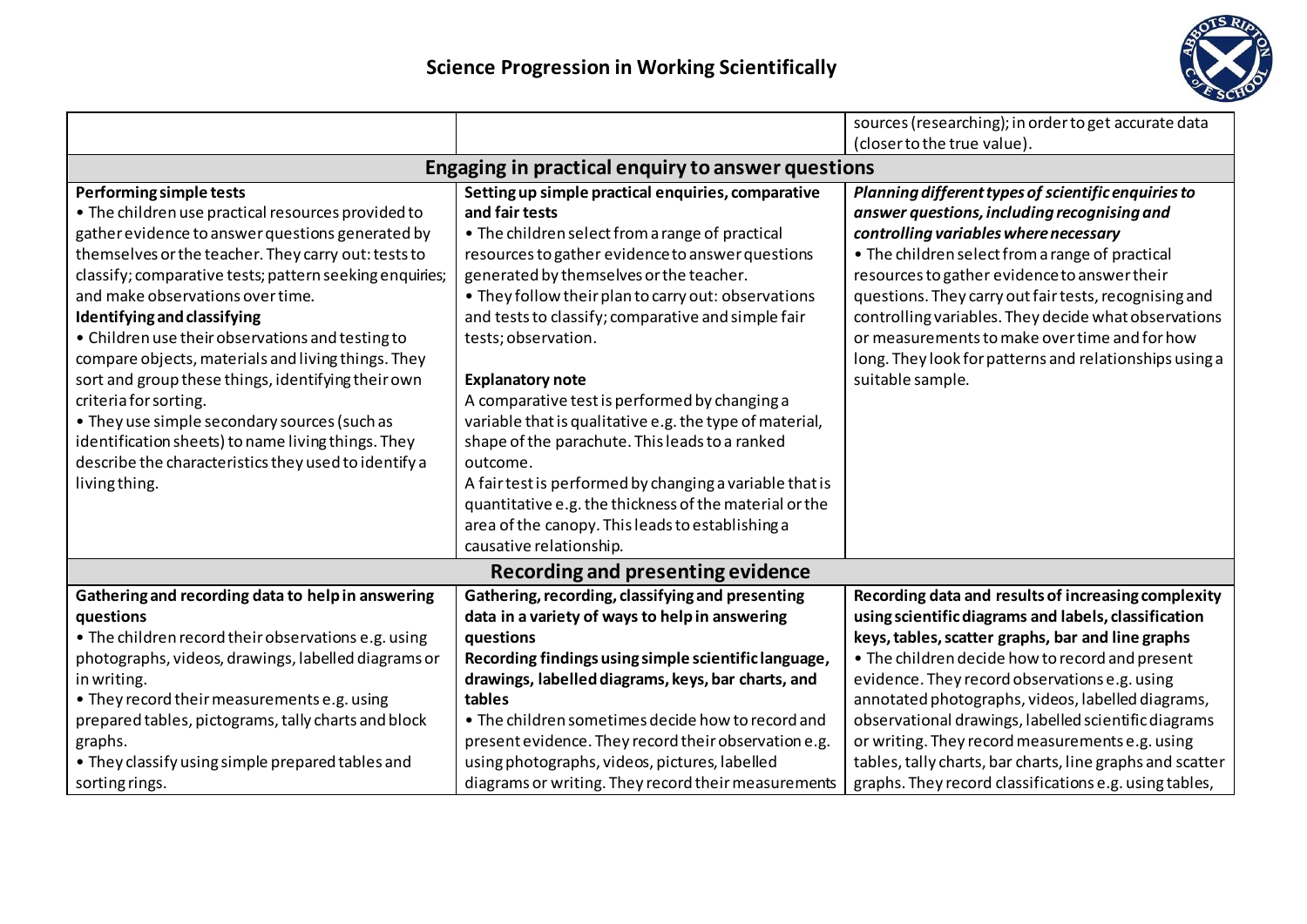

|                                                                                                                                                                                                                                                                                                                                                                            | e.g. using tables, tally charts and bar charts (given<br>templates, if required, to which they can add<br>headings). They record classifications e.g. using<br>tables, Venn diagrams, Carroll diagrams.<br>• Children are supported to present the same data in<br>different ways in order to help with answering the<br>question.                                                                                                                                                                                                  | Venn diagrams, Carroll diagrams and classification<br>keys.<br>• Children present the same data in different ways in<br>order to help with answering the question.                                                                                                                                                                                                                                                                                                                                                                                                                                                                                       |  |  |
|----------------------------------------------------------------------------------------------------------------------------------------------------------------------------------------------------------------------------------------------------------------------------------------------------------------------------------------------------------------------------|-------------------------------------------------------------------------------------------------------------------------------------------------------------------------------------------------------------------------------------------------------------------------------------------------------------------------------------------------------------------------------------------------------------------------------------------------------------------------------------------------------------------------------------|----------------------------------------------------------------------------------------------------------------------------------------------------------------------------------------------------------------------------------------------------------------------------------------------------------------------------------------------------------------------------------------------------------------------------------------------------------------------------------------------------------------------------------------------------------------------------------------------------------------------------------------------------------|--|--|
| Answering questions and concluding                                                                                                                                                                                                                                                                                                                                         |                                                                                                                                                                                                                                                                                                                                                                                                                                                                                                                                     |                                                                                                                                                                                                                                                                                                                                                                                                                                                                                                                                                                                                                                                          |  |  |
| Using their observations and ideas to suggest<br>answers to questions<br>• Children use their experiences of the world around<br>them to suggest appropriate answers to questions.<br>They are supported to relate these to their evidence<br>e.g. observations they have made, measurements<br>they have taken or information they have gained<br>from secondary sources. | Using straightforward scientific evidence to answer<br>questions or to support their findings.<br>• Children answer their own and others' questions<br>based on observations they have made,<br>measurements they have taken or information they<br>have gained from secondary sources. The answers<br>are consistent with the evidence.                                                                                                                                                                                            | Identifying scientific evidence that has been used to<br>support or refute ideas or arguments<br>• Children answer their own and others' questions<br>based on observations they have made,<br>measurements they have taken or information they<br>have gained from secondary sources. When doing<br>this, they discuss whether other evidence e.g. from<br>other groups, secondary sources and their scientific<br>understanding, supports or refutes their answer.<br>• They talk about how their scientific ideas change<br>due to new evidence that they have gathered.<br>. They talk about how new discoveries change<br>scientific understanding. |  |  |
| Using their observations and ideas to suggest<br>answers to questions<br>. The children recognise 'biggest and smallest', 'best<br>and worst' etc. from their data.                                                                                                                                                                                                        | Identifying differences, similarities or changes<br>related to simple scientific ideas and processes<br>• Children interpret their data to generate simple<br>comparative statements based on their evidence.<br>They begin to identify naturally occurring patterns<br>and causal relationships.<br>Using results to draw simple conclusions, make<br>predictions for new values, suggest improvements<br>and raise further questions<br>• The children draw conclusions based on their<br>evidence and current subject knowledge. | Reporting and presenting findings from enquiries,<br>including conclusions, causal relationships and<br>explanations of and degree of trust in results, in oral<br>and written forms such as displays and other<br>presentations<br>. In their conclusions, children: identify causal<br>relationships and patterns in the natural world from<br>their evidence; identify results that donot fit the<br>overall pattern; and explain their findings using their<br>subject knowledge.                                                                                                                                                                    |  |  |